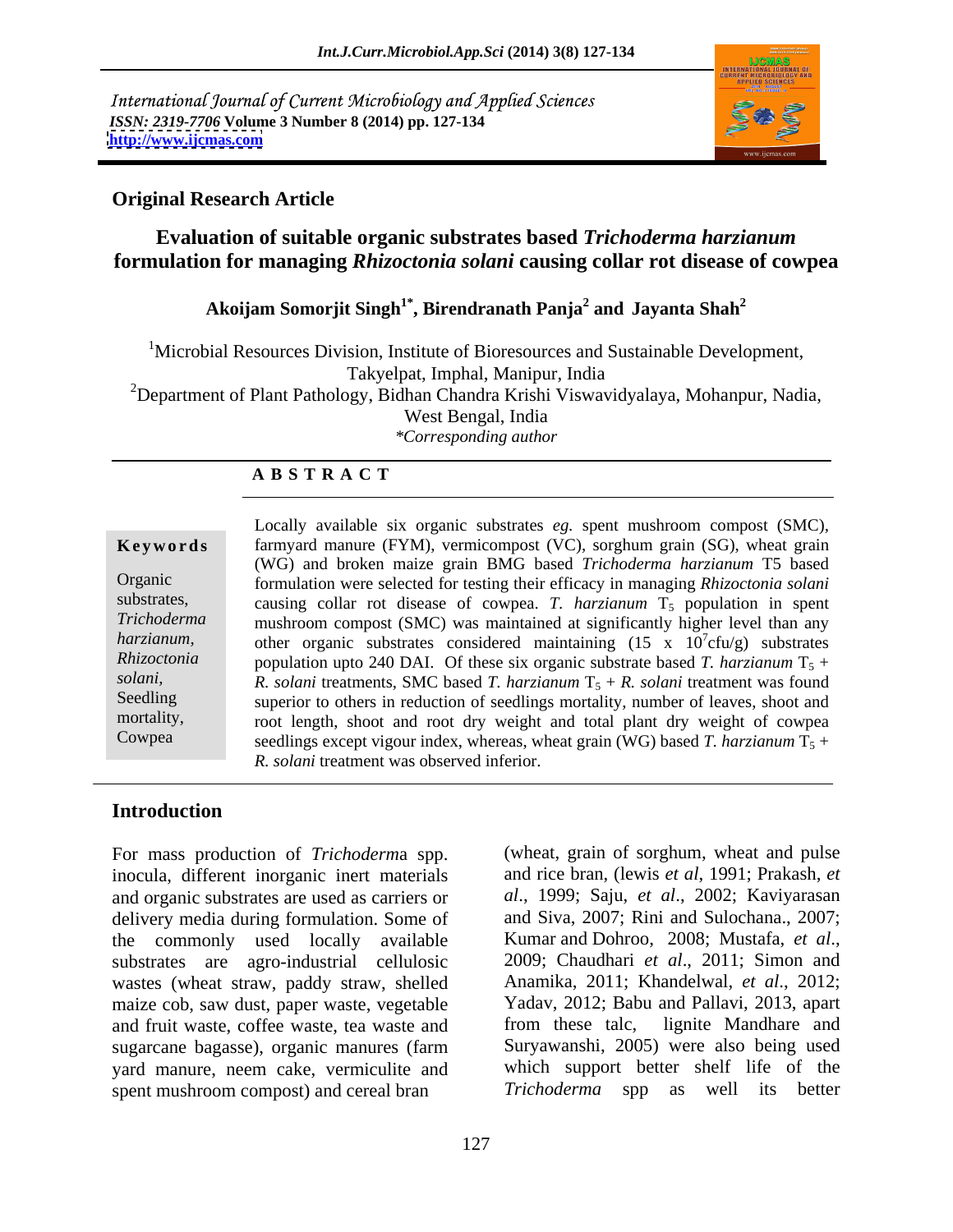performances in management of collar rot and wheat grain were made half boiled disease of cowpea with promotion of growth as well. Collar rot disease of cowpea caused dates of observation x three replications), 25 by *Rhizoctonia solani* is one of the main g for each treatmentwere packed inside the disease of cowpea during the seedling stage double layered polypropylene bag and and continue upto maturity which totally plugged with non-absorbent cotton at the collapse the plant and henceforth reduced mouth tightened with rubber band. All the the yield. Various chemical were available samples were double sterilized for 1 hour at in the market for the control of this disease, the first day, then 40 minutes at the next day but viewing the disadvantage of the negative effect of fungicide in ecology as well as the days old culture of *Trichoderma harzianum* resurgence of pathogen resistance, isolate  $T_5$  which had good antagonistic laboratory proven efficient filamentous potential, was inoculated with 2.1 -2.2 x 10<sup>'</sup> hyperparasitic fungus *Trichoderma isolate* cfu/ g substrates and kept at room (T5) were selected. The *Trichoderma* not only reduced the growth of *Rhizoctonia harzianum* T<sub>5</sub> population were done at 7, 30, *solani in vitro* condition and in rhizosphere 60, 120, 180 and 240 days afterinoculation but also promote the growth of the plant following serial dilution plate technique which thereby serving the dual benefit. They (Chung and Hoitink, 1990). For this also utilize numerous mechanisms for both purpose, five grams of each sample were attacking other soil organisms and diluted with 45 ml of sterile distilled water enhancing plant and root growth (Benitez *et*  and plated on *Trichoderma* specific medium *al*., 2004; Harman, 2000; Harman *et al*., 2004a; Vinale *et al*., 2008a). Keeping in mind the following experiment was set up counted. by selecting locally available six organic substrates *viz.* farm yard manure (FYM), vermi-compost (VC), spent mushroom compost (SMC) of *Pleurotus* mushroom, grains of maize, wheat and sorghum. with alluvial soil [sand - 40.4%, silt - 36.4%,

Locally available six organic substrates eg. combinations following completely Farmyard manure (FYM), vermi-compost (VC), spent mushroom compost (SMC), replications to evaluate the performance of broken maize grain (BMG), wheat grain different organic substrate based (WG) and sorghum grain (SG) were selected for the determination of suitable substrate against cowpea collar rot disease incidence for *Trichoderma* multiplication and and growth promotion of cowpea (*Vigna*  improved shelf-life at normal temperature *unguiculata* L. cv. Kashikanchan). Each during storage. FYM, VC and SMC were polyethylene pot of 15 cm height x 12 cm during storage. FYM, VC and SMC were ground to powder passing 200µm sieve whereas broken maize grain, sorghum grain

before use. A total of eighteen samples (six for complete sterilization.Conidia from 7 7 temperature for growth. Enumerations of *T.*  (TSM). After 5 days of incubation at 28  $\pm$ 1<sup>O</sup> C, colonies of *T. harzianum* were counted.

# **Pot experiment**

**Materials and Methods** 0.054, available P - 14.9 ppm and available **Substrates selection** at the University Research Farm, Kalyani experiment was conducted in 2013 clay - 24.3%, organic C (%) - 0.49, N (%) - K - 97.0 ppm] under glass house condition West Bengal with nine treatment combinations following completely randomized design (CRD) with three different organic substrate based *Trichoderma harzianum* T<sub>5</sub> formulations *unguiculata* L. cv. Kashikanchan). Each polyethylene pot of 15 cm height x 12 cm diameter was filled with 2 Kg of alluvial soil. Then, three grams of the sand maize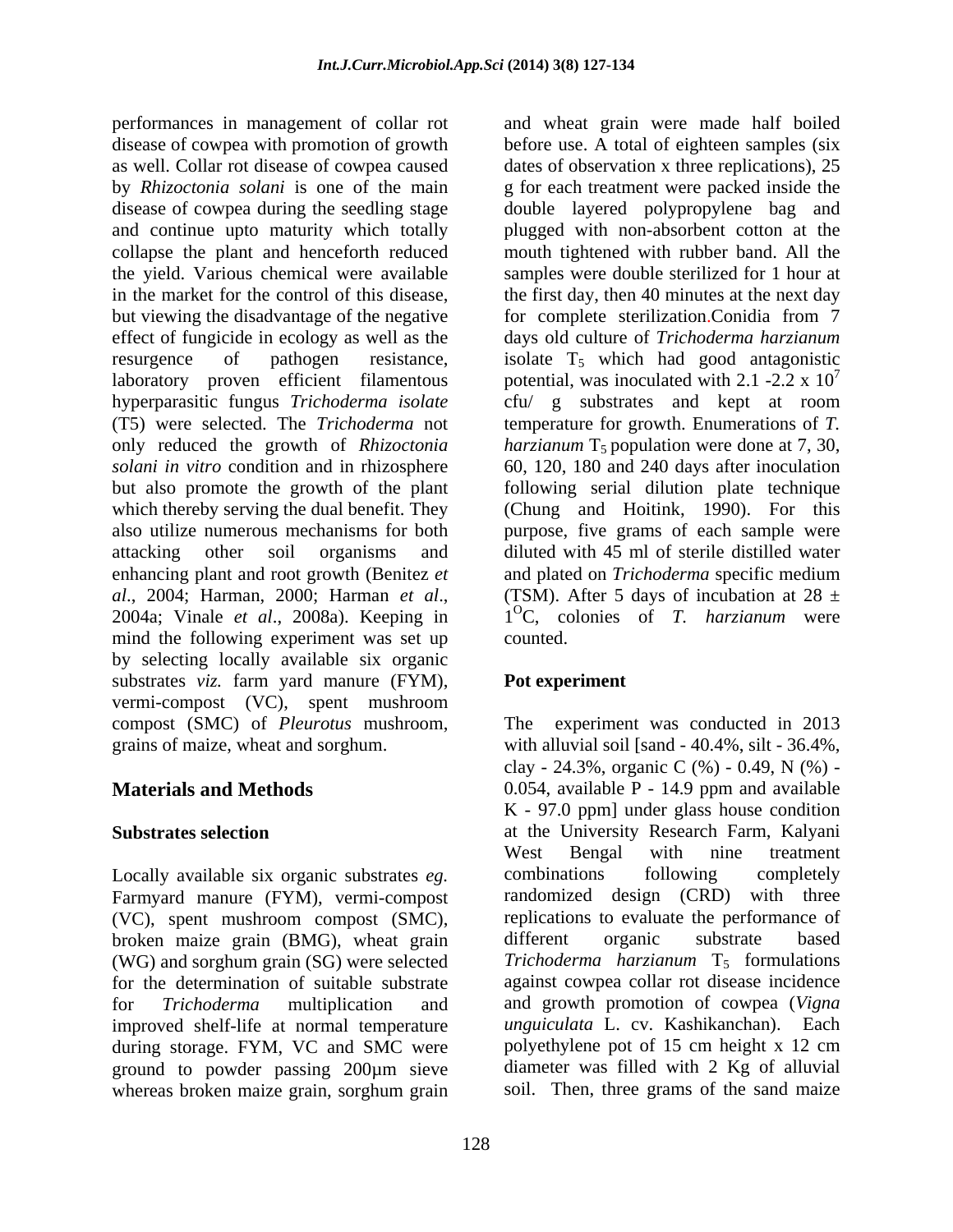medium (sand, maize and distilled water  $\omega$  T<sub>5</sub> at 30 DAI was recorded highest again in 37.0g, 50.0g and 13 ml respectively for 100 thoroughly with 5 - 6 cm layer of soil of  $10^7$ cfu/g) and others. Its population in seedlings after emergence was recorded. Plants were allowed to grow up to 45 days at 240 DAI. It was evident from the results index = Germination per cent x Total length of seedling (cm). The different treatments of seedling (cm). The different treatments <br>combinations are shown in Table 2 **In the pot experiments**, reduction of seedling

with one-way ANOVA. Duncan's multiple range test was applied when one-way treatments (Table 2) but heat killed (*P*<0.05). All statistical analyses were

At 7 days after inoculation (DAI), sorghum grain substrate had maximum population of *T. harzianum*  $T_5$  (22.5 x 10<sup>7</sup>cfu/g) followed by broken maize grain and wheat grain while vermi-compost  $(12.7 \times 10^{7} \text{cfty/g})$ substrate had minimum (Table 2). *T. harzianum* T<sub>5</sub> population showed an increasing trend in all the six substrates up to 30 DAI and thereafter, it exhibited decreasing trend up to 240 DAI. The rate of declination of *T. harzianum* T<sub>5</sub> seemed to be rapid in grain based organic substrates than substrates. The population of *T. harzianum* R. *solani* treatments, SMC based *T.* 

g) containing *Rhizoctonia solani* was mixed SMC (53.0 x 10<sup>7</sup>cfu/g), wheat grain (51.0 x each replication under treatments those were sorghum grain, wheat grain and broken earmarked to receive *R. solani* inocula. Ten maize grain substrates was minimum at 180 pre- soaked cowpea seeds pelleted with DAI and was not at detectable level at  $10^{-7}$ *Trichoderma harzianum* T<sub>5</sub> obtained from dilution beyond 180 DAI, whereas, the same different organic substrates were sown in SMC was maintained at significantly treatment-wise separately. Total number of higher level than vermi-compost and farm with watering as and when required basis. of this experiment that out of six substrates Seedling height and germination percentage selected, *T. harzianum* T<sub>5</sub> population in were recorded and vigour index was SMC was maintained at significantly higher calculated as per the procedure suggested by level than any other organic substrates Abdul-Baki and Anderson, 1973. Vigour considered maintaining (15 x 10'cfu/g)  $T<sub>5</sub>$  at 30 DAI was recorded highest again in sorghum grain (64.0 x10<sup>7</sup>cfu/g) followed by  $7<sub>ofu</sub>(\alpha)$  followed by cfu/g) followed by 10<sup>7</sup> cfu/g) and others. Its population in -7 yard manure substrates at 180 DAI and even at 240 DAI.It was evident from the results  $7\text{cftu}/\text{g}$  $cfu/g$ ) population upto 240 DAI.

**Statistical analysis organic** substrate based *T. harzianum* T<sub>5</sub> All the parameters recorded were assessed found superior to sole inoculation with *R.*  ANOVA revealed significant differences treatment were *at par* with control. Of the performed with SPSS 12.0  $hargianum T_5 + R.$  *solani* treatments, WG **Results and Discussion** exhibited highest per cent seedling mortality treatment showed the lowest  $(16\%)$ . cfu/g) followed the treatment showed the lowest  $(16\%)$ . mortality of cowpea seedlings in different treatments under *R. solani* inoculation were *solani* but inferior to control and heat killed treatments (Table 2) but heat killed different organic substrate based based *T. harzianum*  $T_5 + R$  *solani* treatment (36 %) followed by SG based *T. harzianum*  $T_5$ + *R. solani* treatment (34 %) and others but SMC based *T. harzianum*  $T_5 + R$ *. solani* 

 ${}^{7}$ cfu/g) Number of leaves, shoot and root length, SMC, VC and FYM based complex organic substrate based *I. hargianum*  $1_5 +$ treatment showed the lowest (16 %). Number of leaves, shoot and root length, shoot and root dry weight and total plant dry weight of cowpea seedlings in six organic substrate based *T. harzianum*  $T_5$  + *R. solani* treatments were significantly higher than sole *R. solani* inoculation and even better than heat killed inoculum and control treatments (Table - 2). Of these six organic substrate based *T. harzianum*  $T_5$  + *R. solani* treatments, SMC based *T.*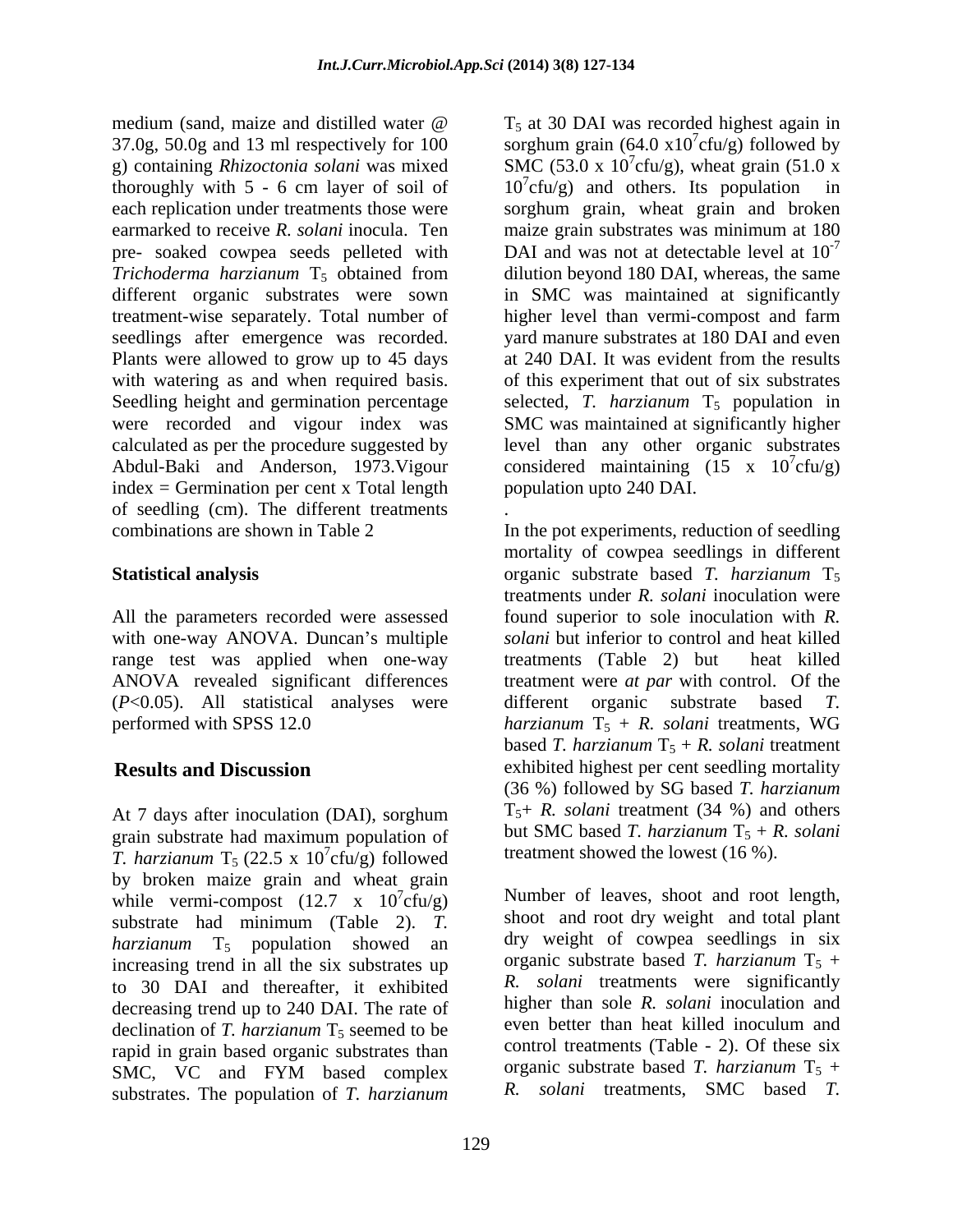*harzianum*  $T_5$  + *R. solani* treatment was of longer shelf- life by FYM and vermifound superior to others in all the parameters compost has been reported earlier by Sarode considered except vigour index parameter, whereas, WG based *T. harzianum*  $T_5 + R$ . Sarode *et al.* (1998) screened five substrates *solani* treatment was observed inferior. for multiplication of *Trichoderma* and Seedling vigour index was observed highest detected FYM and Talc as suitable in SG based *T. harzianum*  $T_5 + R$ . *solani* substrates for multiplication, delivery and treatment (3239) followed by *at par* effect storage of *Trichoderma* up to the period of 8 of SMC based *T. harzianum*  $T_5 + R$ . *solani* months at room temperature with treatment (3174), whereas, it was noted perceptible loss in CFU. Pan and Das (2010) lowest in sole *R. solani* treatment (1304). The performances of seedlings in heat killed population of *Trichoderma harzianum* and control treatments were better than sole isolate (Th1 AN) at 120 days of incubation *R. solani* treatment. Plant vigour index of out of four organic substrates *e.g.* vermi these two treatments appeared to be *at par* with SMC based *T. harzianum*  $T_5 + R$ . tested. *solani* treatment. It was apparent from the

*Trichoderma* population in other substrates available nutrients are exhausted, the was faster. At 7 and 30 DAI, SG had population of *Trichoderma* falls rapidly. But maximum population  $(22.5 \text{ and } 64 \text{ cfu/g})$ than others. At 30 DAI SMC appeared as the second best substrate after SG and followed by WG. Three grain based substrates *viz.*  WG, SG and BMG supported higher substrates, SMC is unique organic substrate population of *Trichoderma* than that in VC to *Trichoderma* because of the presence of and FYM at 30 DAI. Tewari and Bhanu chitin rich mushroom mycelial mat and (2004) also observed maximum growth and slowly degrading lingo-cellulosic straw. sporulation of *Trichoderma* on grain based Both the substrates were highly preferred substrate like rice bran up to  $15<sup>th</sup>$  DAI but and efficiently utilized by *Trichoderma* due paddy and wheat straw substrates took the to its ability in higher production of lead in sporulation at 20<sup>th</sup> DAI keeping the chitinase, ligninase, hemi-cellulase and rice bran substrate behind. SMC maintained cellulase enzymes (Knapp and Howell, a significantly higher population than VC 1980; Kaviyarasan and Siva, 2007; Ali *et*  and FYM up to 240 DAI, while WG, SG al., 2011). Trichoderma spp. decompose and BMG had non- detectable population at 240 DAI. Even at 180 DAI, VC and FYM succession by the action of cellulase were better organic substrates for enzymes according to their requirement and *Trichoderma* multiplication and had better release mono and di-saccharides for their shelf-life than three grain based substrates further growth and development (Shin *et al.*, *viz.* WG, SG and BMG. Such maintenance 2000; Phutela et al., 2011).

130

of longer shelf- life by FYM and vermi *et al*. (1998) and Pan and Das (2010). detected FYM and Talc as suitable months at room temperature with proved that vermi-compost produced high population of *Trichoderma harzianum* compost, leaf manure, rice bran and FYM tested.

results that SMC based *T. harzianum* T<sub>5</sub> had The support of three grain based substrates greater capacity in the reduction of seedling *viz.* WG, SG and BMG toward higher mortality and augmentation plant growth multiplication of *Trichoderma* than VC and promotion against *R. solani*.<br>
Except SMC, the rate of declination of available nutrients at the initial stage as<br>
Except SMC, the rate of declination of compared to VC and FYM. When these FYM may be due higher presence of available nutrients at the initial stage as compared to VC and FYM. When these in FYM, VC and SMC, nutrients are released slowly.

> Among these three slow nutrient releasing *al*., 2011). *Trichoderma* spp. decompose lingo-cellulosic substrate slowly in succession by the action of cellulase further growth and development (Shin *et al*., 2000; Phutela *et al*., 2011).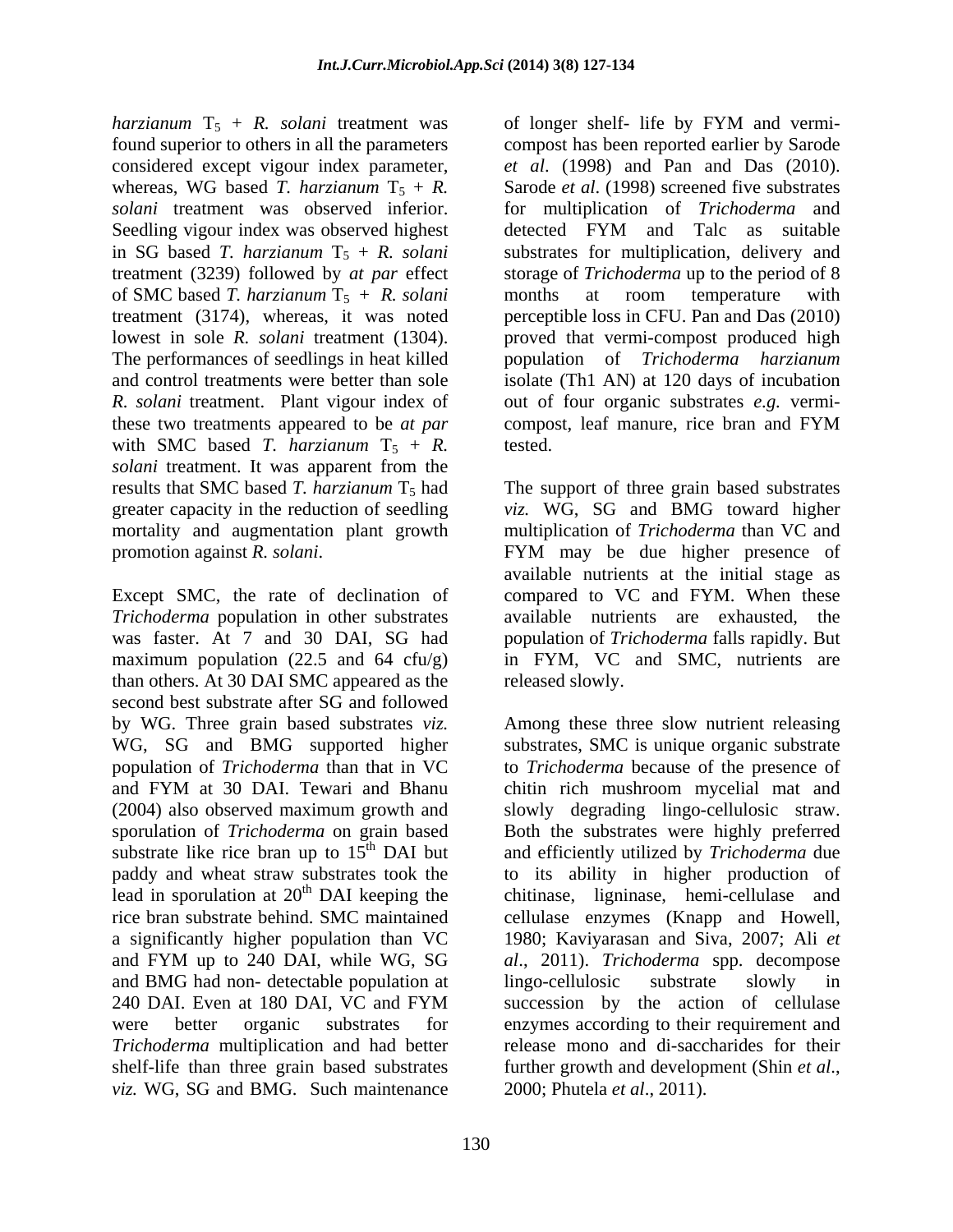|                     |                                                                                                                                      | $\frac{1}{2}$     |        |                 |                   |                  |                                            |  |  |
|---------------------|--------------------------------------------------------------------------------------------------------------------------------------|-------------------|--------|-----------------|-------------------|------------------|--------------------------------------------|--|--|
| Organic             | <i>Trichoderma harzianum</i> $(T_5)$ population $(x10^7 \text{ CFU/g sample})$ in organic<br>substrates at different days of storage |                   |        |                 |                   |                  |                                            |  |  |
| substrates          |                                                                                                                                      |                   |        |                 |                   |                  |                                            |  |  |
|                     | $\vert$ 0 day                                                                                                                        | 7 days            |        |                 |                   |                  | 30 days 60 days 120 days 180 days 240 days |  |  |
| <b>SMC</b>          | -∠.⊥                                                                                                                                 | 18.5 c            | 53.3 b | 147.0a          | 39.0 a            | 21.0 a           | $\vert$ 15                                 |  |  |
| $\mathbf{V}$<br>v C | $\overline{a}$                                                                                                                       | 12.7 e            | 34.0 e | 30.0 b          | 25.0 <sub>b</sub> | 7.0 <sub>b</sub> | $\vert 0.9 \vert$                          |  |  |
| <b>FYM</b>          |                                                                                                                                      | 15.7d             | 28.3 f | 23.7 d          | 18.3c             | 3.3c             | $\overline{0.4}$                           |  |  |
| WG                  | $\Omega$<br>$\angle$ . $\angle$                                                                                                      | 20.1 <sub>b</sub> | 51.0c  | $\sqrt{27.3}$ c | $\vert 8.7d$      | 0.1 <sub>d</sub> | <b>ND</b>                                  |  |  |
| SG                  |                                                                                                                                      | 22.5 a            | 64.0 a | 46.2 a          | 10.0 d            | $\vert 0.9 d$    | ND                                         |  |  |
| <b>BMG</b>          |                                                                                                                                      | 20.6 <sub>b</sub> | 42.0 d | 22.7 d          | 7.0 e             | $\vert$ 0.1 d    | ND                                         |  |  |
| $SEm =$             |                                                                                                                                      | 0.2               | 0.6    | 0.5             | 0.5               | 0.4              | 0.1                                        |  |  |
| $CD_{.05}$          | IND.                                                                                                                                 | 0.6               | 1.9    | 1.0             | 1.0               | 1.               | 0.2                                        |  |  |

**Table.1** Population of *Trichoderma harzianum*  $(T_5)$  (CFU/g) in different organic substrates stored at room temperature up to 240 days after inoculation

Spent mushroom compost= SMC, Vermicompost (VC), farmyard manure (FYM), wheat grain (WG), sorghum grain (SG), broken maize grain (BMG)

Table value of t at 5% for 12 error degree of freedom= 3.11; ND = Not detectable at  $10^{-7}$ -7 dilution plates; Values followed by same letter in each column do not differ significantly

**Table.2** Response of six organic substrate based *Trichoderma harzianum* T<sub>5</sub> formulations on seedling mortality and growth promotion of cowpea against collar rot disease

| Treat-         | Per cent seedling       | No. of            | Shoot   | Root             | Shoot              | Root            | Total dry          | Vigour   |
|----------------|-------------------------|-------------------|---------|------------------|--------------------|-----------------|--------------------|----------|
| ments          | mortality (Reduction of | leaves            | length  | length           | weight             | weight          | weight             | index    |
|                | seedling mortality over |                   | (cm)    | (cm)             | $(g/\text{plant})$ | (g/plant)       | $(g/\text{plant})$ |          |
|                | R. solani)              |                   |         |                  |                    |                 |                    |          |
| T <sub>1</sub> | 8.9 [16 def*] $(31)$ ** | 14.0a             | 36.4 a  | 6.9 a            | 0.91a              | 0.170a          | 1.08a              | 3174 ab  |
| T2             | 15.1 $[20$ cde] $(27)$  | 12.3 bcd          | 35.4 ab | 6.5 <sub>b</sub> | $0.88$ ab          | 0.159 b         | $1.04$ bc          | 2652 cd  |
| T <sub>3</sub> | 26.2 [31 bc] (16)       | 12.7 abc          | 34.2 bc | 5.9 cd           | $0.86$ ab          | $0.162$ ab      | 1.02c              | 2537 cd  |
| <b>T4</b>      | $23.4$ [29 bcd] (18)    | 12.3 bcd          | 33.4 c  | 5.6 d            | 0.85 <sub>b</sub>  | 0.156 b         | 1.00c              | 2719 bcd |
| T <sub>5</sub> | 32.1 [34 abc] $(13)$    | $13.0$ ab         | 34.4 c  | 6.0c             | 0.83 <sub>b</sub>  | 0.158 b         | 0.98c              | 3239 a   |
| T <sub>6</sub> | 34.9 [36 ab] (11)       | 12.3 bcd          | 30.5d   | 5.6 d            | 0.77c              | 0.155 b         | 0.93d              | 2407 d   |
| T7             | 3.3 [9 $ef$ ] (38)      | 11.0 <sub>d</sub> | 27.8 e  | 4.8 e            | 0.71d              | 0.136c          | 0.85e              | 2930 abc |
| <b>T8</b>      | 53.3 [47 a] $(0.0)$     | 11.0 <sub>d</sub> | 25.8f   | 4.3 f            | 0.63e              | $0.100\ \alpha$ | 0.73 f             | 1304 e   |
| T <sub>9</sub> | $0.0$ [4 f] (43)        | 11.3 cd           | 27.2 e  | 4.7 e            | 0.70d              | 0.135c          | 0.84e              | 2979 abc |
| $SEm+$         |                         | 0.5               | 0.4     | $\overline{0}$ . | 0.02               | 0.003           | 0.1                | 155      |
| $CD_{.05}$     |                         | 1.4               |         | 0.4              | 0.05               | 0.008           |                    | 461      |

T1= SMC based *Trichoderma harzianum*T<sub>5</sub> + *R. solani*, T2= VC based *Trichoderma harzianum*T<sub>5</sub> + *R. solani*, T3= FYM based *Trichoderma harzianum*T<sub>5</sub> + *R. solani*, T4 = BMG based *Trichoderma*  $hargianumT_5 + R$ . *solani*, T5 = SG based *Trichoderma harzianum* $T_5 + R$ . *solani*, T6 = WG based *Trichoderma harzianum* $T_5 + R$ . *solani*, T7 = Heat killed substrates based *Trichoderma harzianum* $T_5$  $+ R.$  *solani*, T8 = R. solani alone, T9 = Control

Table value of t at 5% for 18 error degree of freedom= 2.51; *R. solani =Rhizoctonia solani,* \*Value within the third bracket indicates the arc- sine transformed value; \*\* Value within parenthesis indicates reduction of seedling mortality over *R. solani;* Values followed by same letter in each column do not differ significantly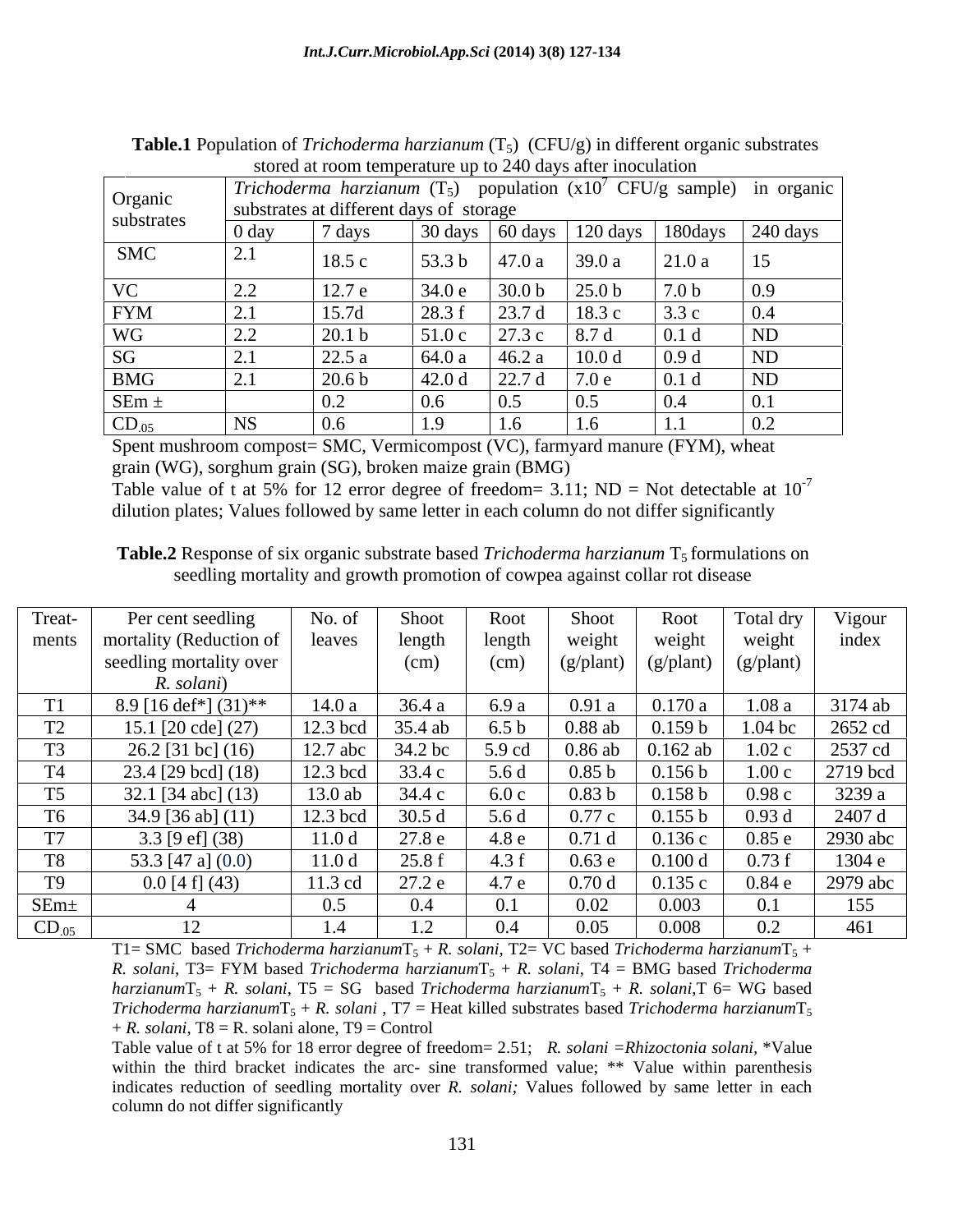*T. harzianum*  $T_5$  population in SMC found substrate to support the growth of bio-<br>used SMC based Trichoderma control agents (Andrews *et al*., 1994; Cronin *et al*., 1996; Uzun, 2004).

mushroom compost derived from oyster They mentioned that SMC based *Trichoderma* spp. was high in SMC as carrier substrate as compared to the

that SMC based *T. harzianum*  $T_5$  promotion. Therefore, it is apparent from *harzianum* T<sub>5</sub> formulations tested. The superiority of SMC based *Trichoderma harzianum* T<sub>5</sub> formulation over other organic formulations may be hypothesized **Acknowledgements** by stating that SMC perhaps helps in the maintenance of antagonistic potential of *Trichoderma* better than other substrates through enhancement of mycoparasitism, hydrolytic enzyme production, antibiosis *etc.* The findings of Andrews *et al*. (1994), Cronin *et al*. (1996) and Uzun (2004) indicated that SMC gained disease suppression capacity by supporting growth

to maintain at significantly higher level antibiosis, competition and parasitism. than other organic substrates considered Ability of SMC based *Trichoderma*  might be due to slow release of mono and *harzianum* T<sub>5</sub> formulation to reduce disaccharides for its further growth and disease incidence and promote growth development through lingo-cellulosic parameters as observed in the present substrate decomposition capacity by the experiment was noted previously by organism. SMC was used earlier as Kaviyarasan and Siva (2007) when they Kaviyarasan and Siva (2007) use spent caused by *Rhizoctonia solani* in tomato. mushroom cultivation as a carrier substrate *Trichoderma* formulation not only reduced for *Trichoderma longibrachiatum*, *T.*  the disease but also stimulated flowering, *Harzianum*, *T. viride* and *Gliocladium*  plant height, fresh and dry shoot weight, *virens*. They found that survival rate of and increased yield by 101.9, 61.5, 27.9, of bio-control agents that act through used SMC based *Trichoderma longibrachiatum*, *T. harzianum* and *T. viride* and *Gliocladium virens* formulations for controlling disease They mentioned that SMC based 38.3 and 102.5%, respectively.

commercial products. The reduction of disease caused by Cowpea seeds separately bio-primed with attributed higher chitinolytic activity by six organic substrate based *T. harzianum Trichoderma* spp. Greater the potentiality  $T_5$  formulations were sown challenging of disease or pathogen reduction, the more with *R. solani* inoculation. Result showed would be the capacity of growth formulation had greater capacity in the the above mentioned discussions that SMC reduction of seedling mortality and caused is not only a good substrate for significant improvement in seedling multiplication and shelf-life maintenance growth and vigour even under challenged of *T. harzianum* T<sub>5</sub> but also has the inoculation with *R. solani* than other capacity to reduce disease incidence, organic substrate based *Trichoderma*  improve plant growth parameters when it *Rhizoctonia solani* in tomato was promotion. Therefore, it is apparent from is used as a delivery substrate of bio control agent, *T. harzianum* T<sub>5</sub>.

# **Acknowledgements**

The authors thank to the Department of Plant Pathology and Director of research, Bidhan Chandra Krishi Viswavidyalaya, Mohanpur, West Bengal for assisting and allowing carrying out the research.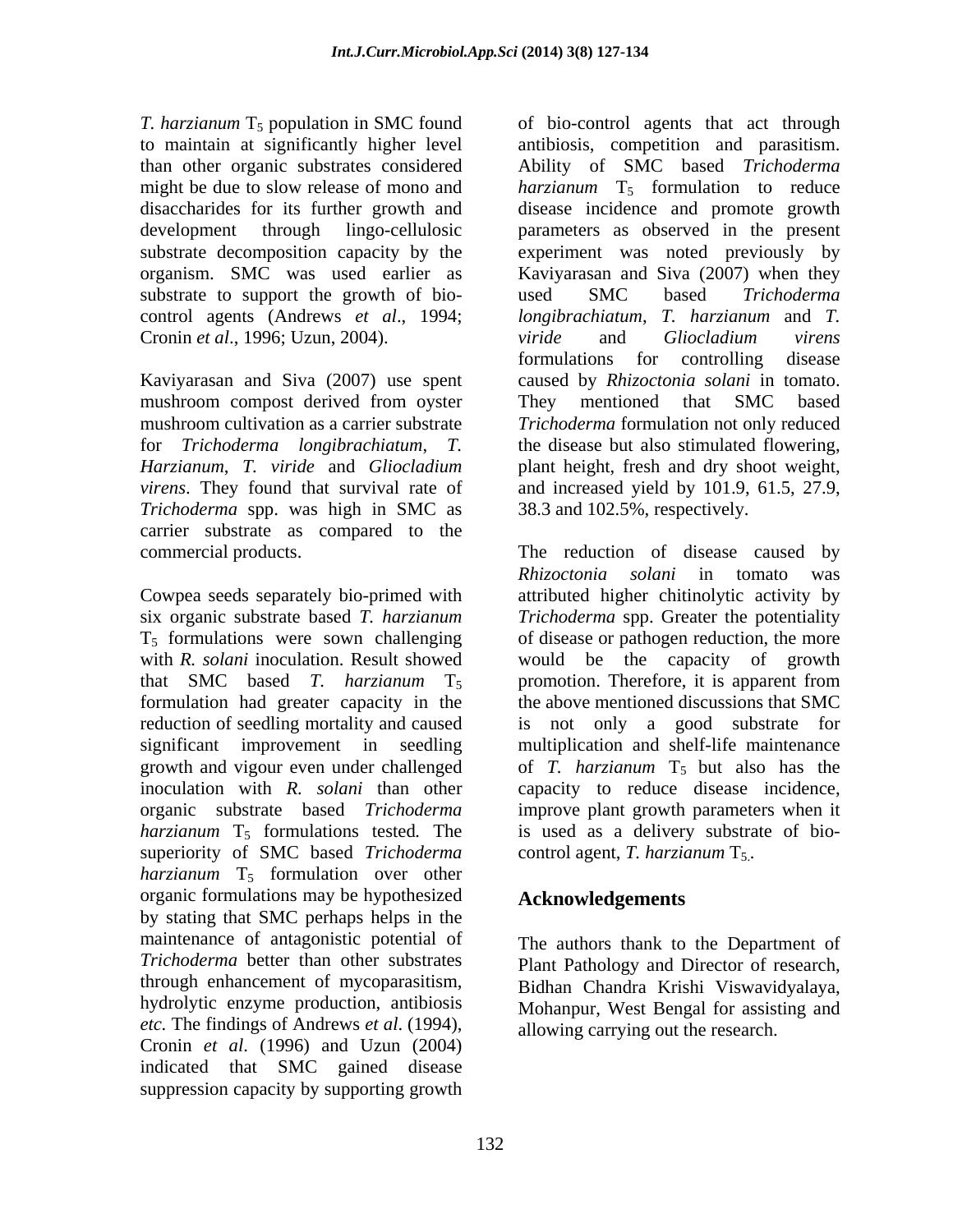- Abdul-Baki, A.A. and Anderson, J.D. derived from research on 1973. Vigour determination in *Trichoderma harzianum* T-22. Plant 1973. Vigour determination in soybean and multiple criteria. Crop
- Ali, A., Hanif, S., Bajwa, R. and Jabeen, International Journal of Biology and
- Andrews, J.H., Harris, R.F. and Yohalem, D.S. 1994. Aqueous extracts of spent disease control. Compost Science
- Babu, K.N., and Pallavi, P.N. 2013. multiplication of Trichoderma an
- Benitez, T., Rincon, A.M., Limon, M.C. Applied Science Research, 3 and Codon, A.C. 2004. Biocontrol (6):3950-3955.
- Chaudhari, P.J., Prashant Shrivastava, P. and Khadse, A. C. 2011. Substrate *Trichoderma viride* Asiatic Journal of Biotechnology Resources. 2(4)
- Chung, Y.R., and Hoitink, H.A.J., 1990. Interactions between thermophilic
- Cronin, M.J., Yohalem, D.S., Harris, R.F. and Andrews, J.H. 1996. Putative pathogen, *Venturia inaequalis*, by compost extracts. Soil Biology and Biochemistry*.* 28(9): 1241-1249.
- **References** Harman, G.E. (2000). Myth and dogmas of biocontrol; changes in perceptions derived from research on *Trichoderma harzianum* T-22. Plant Disease*.* 84**:**377-393.
	- Sci. 13: 630-633. Harman, G.E., Howell, C.R. Viterbo, A., R. 2011. Assessing enzyme activity *Trichoderma* species opportunistic, of *Trichoderma* species. avirulent plant symbionts. Nature Chet, I. and Lorito, M. 2004. Review Microbiology. **2:**43-56.
	- Biotechnology. 8(3):377-381. Kaviyarasan, V. and Siva, R. 2007.<br>ews. J.H., Harris. R.F. and Yohalem. Formulation of inoculums for biomushroom substrate for foliar using spent compost. Journal of Kaviyarasan, V. and Siva, R. 2007. Formulation of inoculums for bio control of soil borne plant pathogens using spent compost. *Journal of Plant Disease Science*, **2:**68-72.
	- and Utilization. 2(4):67-74. Khandelwal, M., Datta, S., Mehta, J., Isolation, identification and mass G., Kumar, R. and and Chandra, S. multiplication of Trichoderma an 2012. Isolation. characterization & important bio-control agent. biomass production of *Trichoderma*  International Journal of Pharmacy  $\&$  *viride* using various agro products A life Sciences. 4(1): 2320-2323. biocontrol agent. Advances in<br>ez T Rincon A M Limon M C Applied Science Research. 3 Naruka, R Makhijani, K., Sharma, G., Kumar, R. and and Chandra, S. 2012. Isolation, characterization & *viride* using various agro products A biocontrol agent. Advances in Applied Science Research, 3 (6):3950-3955.
	- mechanisms of Trichoderma strains. Knapp, J.S. and Howell, J.A. 1980. Solid Int. Microbiol. 7(4): 249-260. Substrate Fermentation In: *Topics in*  evaluation for mass cultivation of ed.] Ellis Horwood. Chichester, Ltd. *Enzyme and Fermentation Biotechnology,* Vol. 4 [Wiesman, A. pp.83-143.
	- 441-446 Evaluation of natural substrates for fungi and *Trichoderma hamatum* in Kumar Anil, and Dohroo N. P. 2008. the growth and population density of *Trichoderma* spp. Plant Disease Research*.* 23(1): 41-44
	- suppression of *Rhizoctonia* damping-<br>Lewis, J.A., Papavizas, G.C. and off in a bark compost-amended<br>container and medium. The formulation system for the container container medium. Container medium. Container medium. Phytopathology. 80: 73–77. **Access 20: 20: 31 application** of biocontrol fungi Lewis, J.A., Papavizas, G.C. and Lumsden, R.D. 1991. A new formulation system for the applied to soil. Biocontrol Science Technology. 1:59-69.
	- mechanism and dynamics of Mandhare, V.K., and Suryawanshi, A.V. inhibition of the apple scab 2005. Standarization of storage Mandhare, V.K., and Suryawanshi, A.V. conditions to increase the shelf life of *Trichoderma* formulations. Agric. Sci. Digest. 25 (1) :71-73.